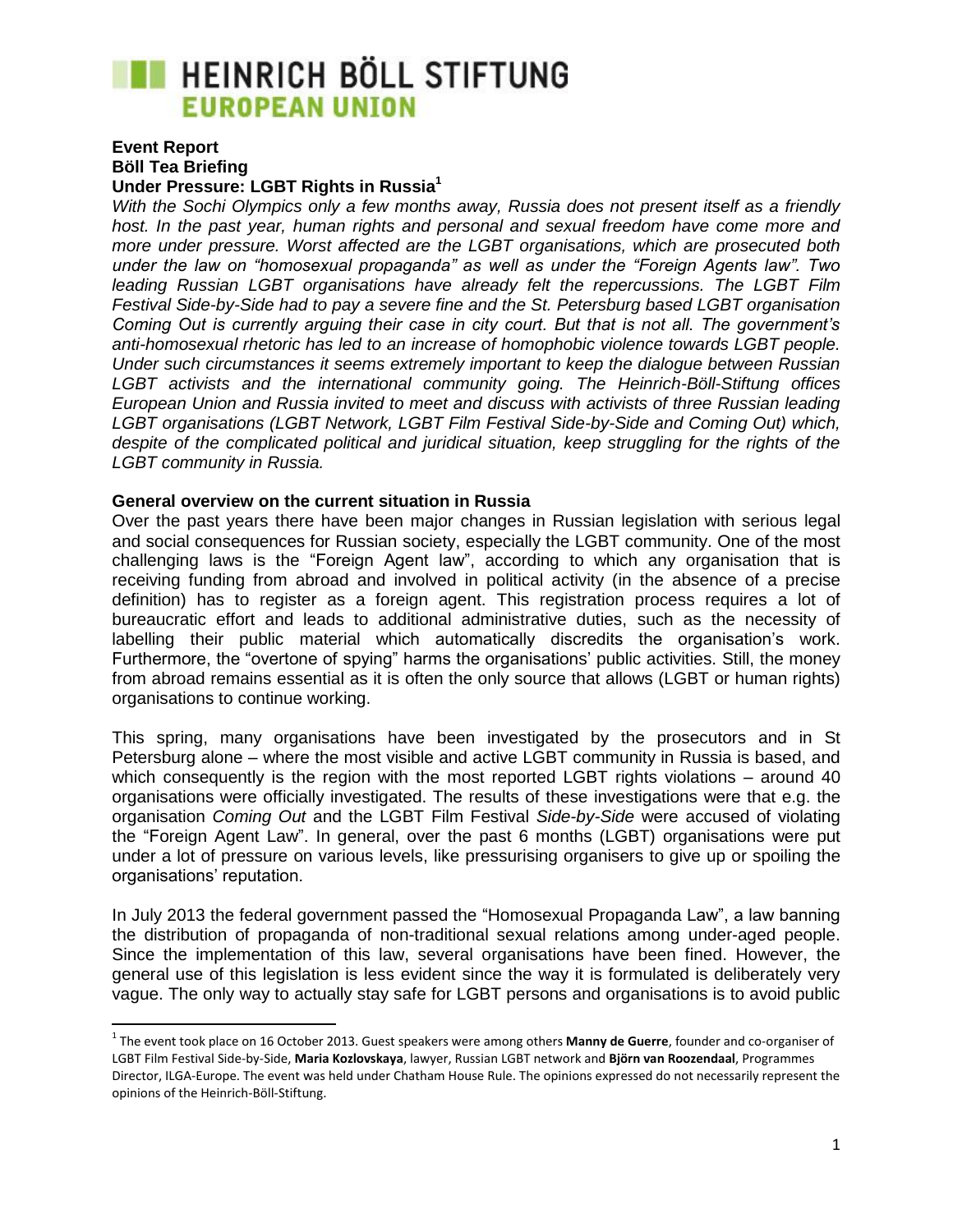# **THEINRICH BÖLL STIFTUNG EUROPEAN UNION**

space, be hidden and unseen. Consequently it is used to intimidate LBGT organisations, to exclude the LGBT movement from public interests and to push it back into the underground.

Recently two new draft laws have been introduced to the State Duma, the lower house of the Federal Assembly of Russia, which are obviously discriminating against the LGBT community. The first draft law contains an interdiction of blood donations by LGBT people, whereas the second draft law would allow Russian authorities to take children from families and parents who permit or conduct so-called "non-traditional sexual relations". Both draft laws are expected to be voted on in February 2014. The Russian government's intention concerning these draft laws is not yet obvious. The formulation of the draft law – "people who are permitting or conducting non-traditional sexuality" – could consequently target not just homosexual, bisexual or transgender families but straight families who are supporting LGBT rights.

Considering a broader political context, one could argue that President Putin and the Russian government created a public enemy by leading the public's intention and interests away from the real economic, social and political problems the country is facing, to minority groups such as the LBGT community who are a very convenient public enemy number one. They are promoting the idea of traditional Russian values and a unique Russian identity, which is clearly distinct from the West. The wave of anti-LGBT legislation is not just a clampdown on non-governmental organisations; it can be seen as part of Russia's political guideline. The situation for political activists is particularly grave since human rights violations are elements of a broader trend. Still, the Russian authorities' efforts are inconsistent; on the one hand Russia wants to be part of intergovernmental institutions or international events such as the Olympic Games, on the other hand it is not complying at all with international standard and values regarding human rights.

#### **Violence and lack of protection**

One of the social consequences of the new Russian legislation is that it is increasing the propensity towards organised homophobic violence. After the adoption of the federal "Foreign Agent Law" and the "Homosexual Propaganda Law" hostility towards LGBT community increased dramatically. One could even suspect that the Russian law enforcement agencies and their official communication even encourage attacks against the LGBT community.

The hate campaign accompanying these laws justifies homophobia. It reinforces ignorant negative stereotypes people have of the LGBT community, such as that LGBT people are dangerous for kids; that information about homosexuality is dangerous for kids, and the overall idea that paedophilia and homosexuality are linked. Perpetrators of outrages are not being prosecuted and their acts are not recognised as criminal offences against human beings. Even more alarming developments are observable in Russian society. There are groups asking for LGBT people to be hunted down (they call it "safari") in order to expose them to the public, to the media and among their families and friends through harassment, torture and humiliation. These groups claim to fight "immoral behaviour", which allegedly justifies espousing criminal actions against the LGBT community in general. Furthermore, there is a lack of protection of the LGBT community on the part of Russian authorities, especially during officially registered street actions or demonstrations. Law enforcement officers, who are supposed to protect activists during demonstrations, fail to provide the required assistance. Peaceful LGBT street demonstrations are always accompanied by hundreds of counter demonstrators, members of nationalist groups or clerical organisations. These counter protesters usually refer to the "Homosexual Propaganda Law" when justifying their actions in the media or towards journalists.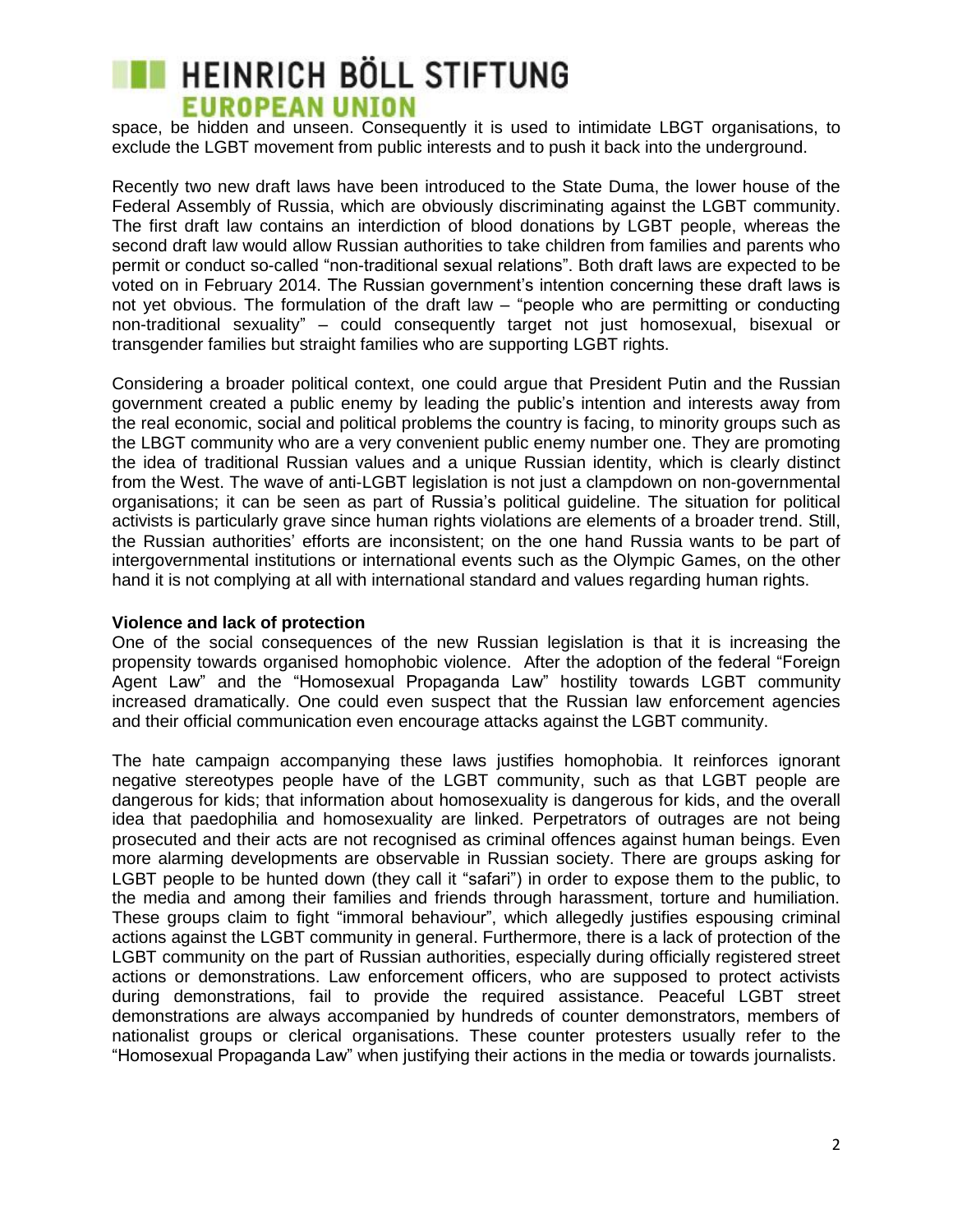## **THEINRICH BÖLL STIFTUNG EUROPEAN UNION**

The organisers of the LGBT Film Festival *Side-by-Side* experienced this changing climate within society. Last year a large number of nationalists and orthodox religious people organised a picket against the festivals' attendees. Their behaviour was threatening and insulting and the police present at the scene ignored the picket, even though the organisers expressed their concerns. However, the police showed no interest in providing the necessary security. The organisers needed to arrange shuttle services to get the festival visitors home unharmed.

Also, LBGT protesters were arrested under the pretext of violating the "Homosexual Propaganda Law" but officially charged by something else. This means that people who are affected by this law are not able to defend their rights against it in court. Russian authorities are using this "clever strategy" to stop the LGBT community acting visibly in the public sphere.

Besides these general effects on the LGBT community, there are two groups that are particularly vulnerable under the new Russian legislation: same-sex-families with children and minors. Concerning the "Homosexual Propaganda Law" same-sex-families with children are theoretically breaking the law constantly just by telling their children they were a normal family. In addition they would suffer the most under the draft law mentioned above, revoking parental right of parents who allow "non-traditional relations". Same-sex-families are extremely threatened and most of them are terrified their children could be taken away. An existing poll demonstrates that up to 50% of same-sex-families are already looking for ways to emigrate. Regarding the minors the situation is alarming as well. The "Homosexual Propaganda Law" harms LGBT youth by preventing and refusing access to information. During adolescence, when young people need to understand sexuality, they do not have the possibility to learn that homosexuality is normal. Instead minors are left alone and it is expected that suicide rates will increase even more.

### **The regional level and the impact of international organisations**

From a global perspective the current developments in Russia can be seen as a broader decline of the impact of civil society. In terms of global human responsibility it is just as important to strengthen the international response is as to see these developments in a broader context, because apart from the LGBT community there are other minorities and vulnerable groups that have become victims of refused protection on the part of the government and increasing human rights violations.

This summer there was an enormous global outcry about the situation in Russia. Across the world there was a lot of anger and energy showing solidarity with human rights activists and the LGBT community in Russia. The recent legal changes have led to a range of responses coming from the international and European level, the European Parliament, the Council of Ministers, the EU's High Representative for Foreign Affairs and Security Policy Lady Catherine Ashton, the Council of Europe and Nils Muižnieks, Council of Europe Commissioner for Human Rights. Antipropaganda-laws are unacceptable under international human rights standards. In support of human rights the international community has to make these issues public through diplomacy actions such as official statements. Furthermore human rights violations have to be part of bilateral negotiations and agreements with Russia in order to improve the situation on the ground – not just by addressing the laws' adoption but also their social consequences such as hate crimes and discrimination. As it seems to be rather pointless to address the Russian national authorities directly, it could be more important to approach local representatives to raise awareness of human rights violations in Russia. There is a need for documentation, and immediate responses by international authorities are required more than ever. Therefore, human rights violation should be part of the political framework while working on visa